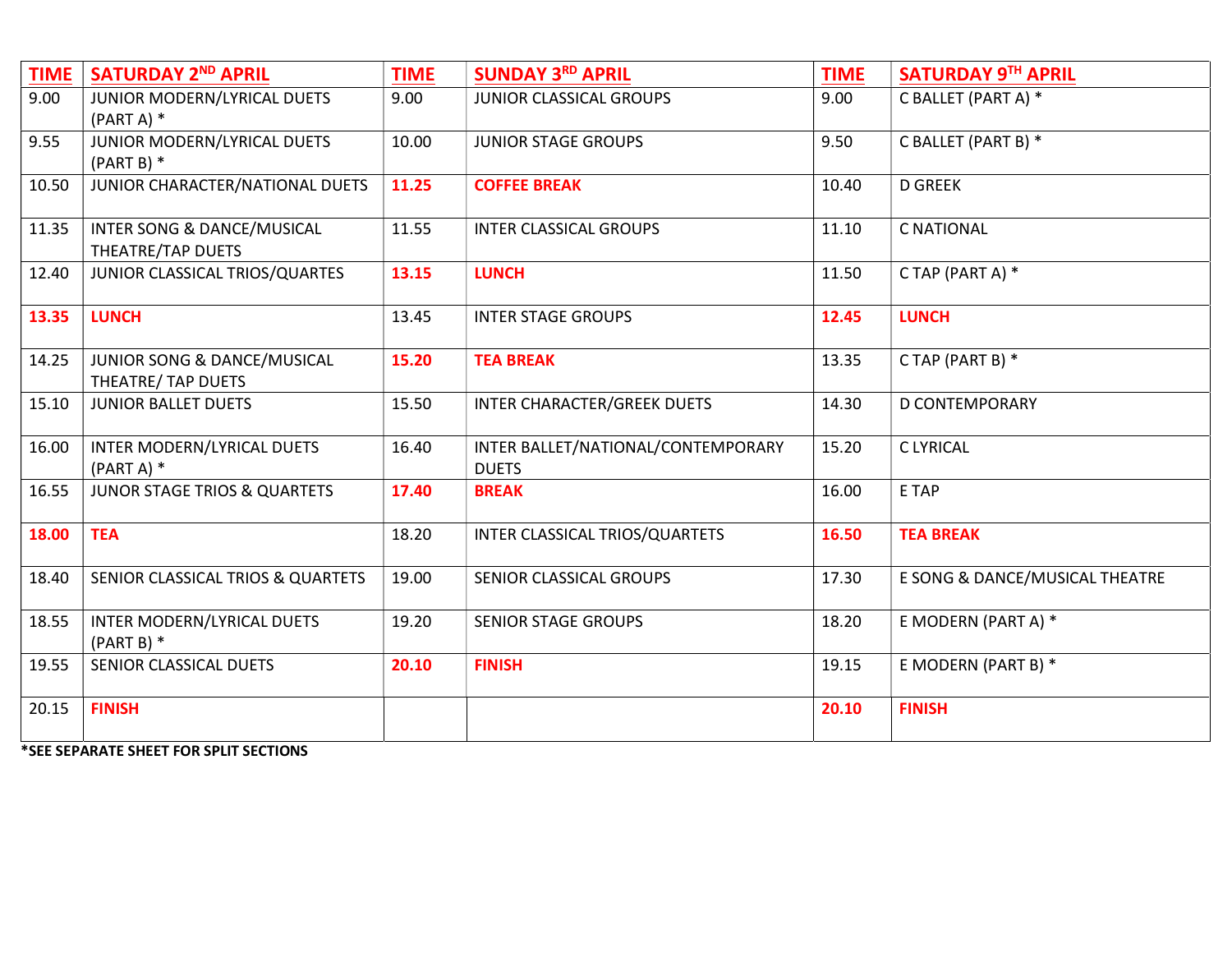| <b>TIME</b> | <b>SUNDAY 10TH APRIL</b>       | <b>TIME</b> | MONDAY 11TH APRIL                              | <b>TIME</b> | <b>TUESDAY 12TH APRIL</b>      |
|-------------|--------------------------------|-------------|------------------------------------------------|-------------|--------------------------------|
| 9.00        | A BALLET (PART A) *            | 9.00        | <b>B MODERN (PART A) *</b>                     | 9.00        | C MODERN (PART A) *            |
| 9.50        | A BALLET (PART B) *            | 10.15       | PRE JUNIOR BALLET                              | 10.25       | C MODERN (PART B) *            |
| 10.40       | C CHARACTER                    | 11.05       | <b>B MODERN (PART B) *</b>                     | 11.55       | <b>D CHARACTER</b>             |
| 11.45       | A/B GREEK**                    | 12.15       | A/PRE JUNIOR TAP**                             | 13.05       | <b>LUNCH</b>                   |
| 12.10       | C GREEK                        | 13.00       | <b>LUNCH</b>                                   | 13.55       | C SONG & DANCE/MUSICAL THEATRE |
| 12.35       | A/B LYRICAL**                  | 13.50       | A/PRE JUNIOR NATIONAL**                        | 15.25       | D TAP (PART A) *               |
| 13.00       | <b>LUNCH</b>                   | 14.15       | <b>B TAP</b>                                   | 16.25       | D TAP (PART B) *               |
| 13.50       | A CHARACTER                    | 15.20       | <b>E GREEK</b>                                 | 17.25       | <b>TEA BREAK</b>               |
| 14.35       | <b>D LYRICAL</b>               | 15.45       | A/PRE JUNIOR SONG & DANCE/MUSICAL<br>THEATRE** | 18.05       | <b>D NATIONAL</b>              |
| 15.35       | E CONTEMPORARY                 | 16.40       | SENIOR STAGE TRIO/QUARTETS                     | 18.40       | INTER STAGE TRIOS/QUARTETS     |
| 16.35       | <b>TEA</b>                     | 17.05       | <b>TEA BREAK</b>                               | 20.00       | <b>FINISH</b>                  |
| 17.15       | D SONG & DANCE/MUSICAL THEATRE | 17.45       | E LYRICAL (PART A) *                           |             |                                |
| 18.50       | E BALLET                       | 18.35       | E LYRICAL (PART B) *                           |             |                                |
| 20.00       | <b>FINISH</b>                  | 19.25       | <b>SENIOR STAGE DUETS</b>                      |             |                                |
|             |                                | 20.05       | <b>FINISH</b>                                  |             |                                |

\*SEE SEPARATE SHEET FOR SPLIT SECTIONS

\*\* DANCED TOGETHER, ADJUDICATED SEPARATELY